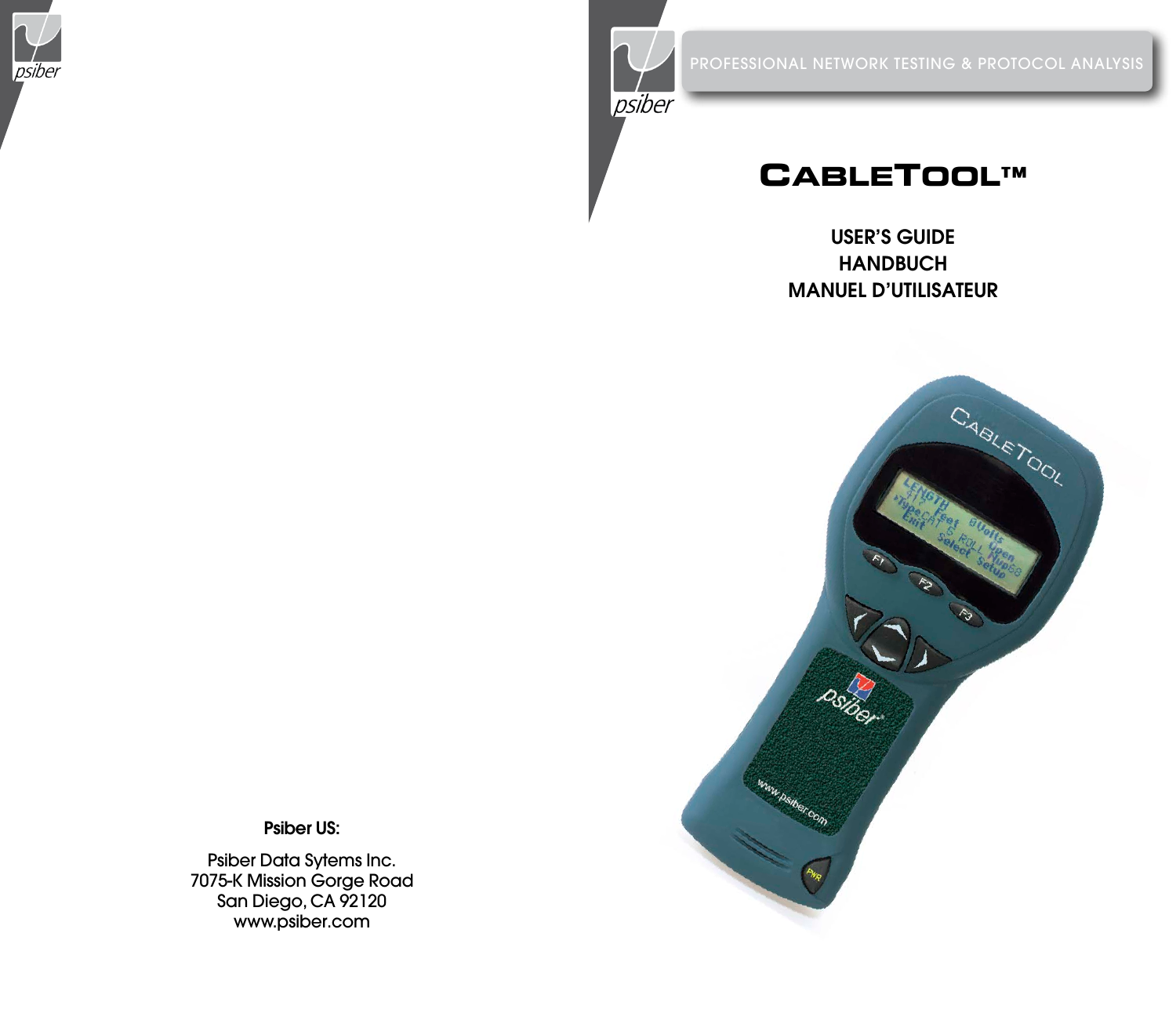

# BOX CONTENTS

- CableTool Multifunction Cable Meter Carrying Case
- 
- Four AA Alkaline Batteries
- Two Banana Jack to Alligator Test Leads<br>• One Banana Jack to BNC Adapter One BNC to "F" Adapter
- One Banana Jack to BNC Adapter

# **BATTERY**



The CableTool operates on four AA alkaline batteries. Remove the battery cover at the back of the unit and insert the batteries with the orientation as shown. Battery polarity is marked inside the battery well for reference.

# INTRODUCTION

The CableTool Multifunction Cable Meter electrically measures the length of a cable using Time Domain Reflectometry technology. The CableTool measurement begins by transmitting an electrical pulse into the connected cable. The electrical pulse travels along the cable until it hits a discontinuity (either a short or an open) and is then reflected back to the unit. The CableTool precisely measures the time between launching the pulse and recieving the reflected pulse. The time measurement is converted to distance using the cable NVP (Nominal Velocity of Propagation).

Additionally, the CableTool provides a continuous reading of any voltages present on the cable under test and features four different tone frequencies and patterns for tracing cables with a tone probe.



# **OPERATION**

Attach the test leads to the CableTool by inserting the safety banana plugs into the banana jacks at the top of the unit. Turn the CableTool on by pressing the "PWR" button. The startup screen is shown for a few seconds and then the Mode Screen is displayed. Clip one test lead to each of two conductors of the cable to be tested.

English

### MODE SCREEN

When the Mode Screen is displayed, the CableTool immediately starts measuring voltage and updates the reading several times per second. If more than a 6-8 volts are present on the cable, do not conduct a Length test or apply a Tone signal until the circuit is de-energized. The CableTool can withstand continuous input voltages of up to 250Vrms.

# LENGTH SCREEN

| MODE   | 0 Volts |
|--------|---------|
| Length | Tone    |

Pressing the Length function key in the Mode Screen presents the Length Screen. The Cable-Tool automatically starts measuring the distance to the fault (open or short) using the NVP of the

Default Cable (see Default Cable Setup). Using the Up/Down Cursor key, any of the eight user selected cable types, the four custom cable types or a cable type from the prestored cable list can be selected and the length is corrected for the corresponding NVP. The length measurement is continuously updated.

| LENGTH         | 0 Volts |                   |
|----------------|---------|-------------------|
| 257 Feet       |         | 0pen              |
| Figpe CATS UTP |         | Nyp <sub>68</sub> |
| Exit           | Select  | Setup             |

When the NVP for a cable is known to be different than the displayed NVP, the NVP can be changed by pressing the Select function key to move the arrow to the NVP field and

then pressing the Up/Down cursor key to modify the NVP. The NVP can also be modified and stored in Cable List setup.

| LENGTH                  | 0 Volts |        |
|-------------------------|---------|--------|
| 257 Feet<br><b>Open</b> |         |        |
| Type CRT5 UTP           |         | Mup 68 |
| Exit                    | Select  | Setup  |

**RECOMMENDATION:** Before starting a job with a new spool or box of cable that has a known length, make a length measurement with the CableTool to determine if the prestored NVP

for that cable type provides the correct length. This is done by selecting a cable type that matches or is similar to the type of cable to be tested, press the Select function key to move the arrow to the NVP field and press the Up/Down Cursor key until the displayed length matches the known length printed on the box or spool. The modified NVP will only be used while making this length measurement, exiting the screen or turning off the power will reset the NVP to the original value. To store the cable type with the modified NVP see "Cable List Setup". The prestored NVP is a typical value and adjusting the NVP to the actual length will provide more accurate results. See "Understanding NVP" for more information.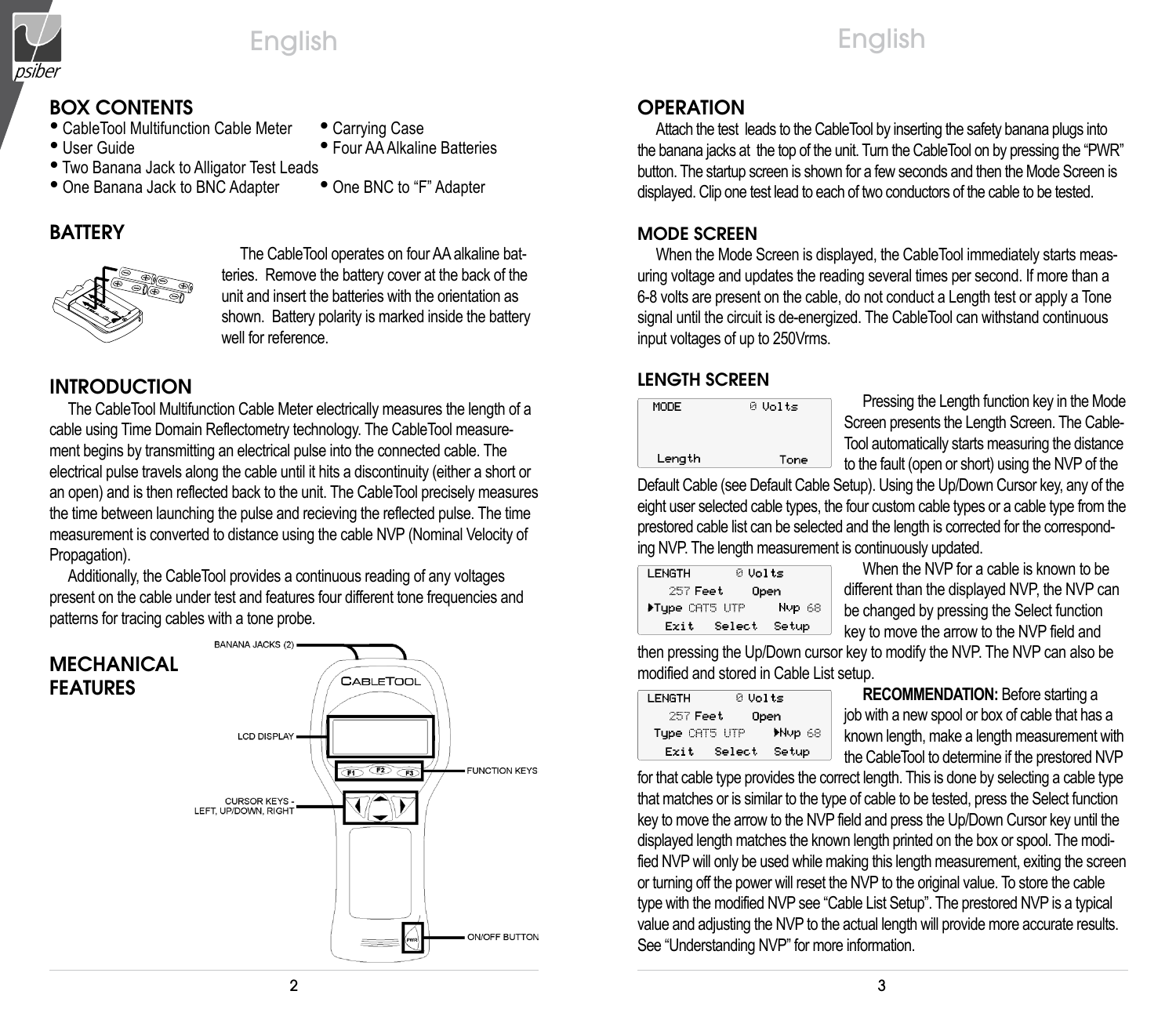

## TONE SCREEN

Pressing the Tone function key in the Mode Screen presents the Tone Screen and the CableTool begins transmitting the user selected tone pattern and frequency (see Tone Setup).

| TONER SETUP |        |       |
|-------------|--------|-------|
| ▶Pattern 1  |        |       |
| Band        | 苦      |       |
| Exit        | Select | Setup |

The CableTool provides four different tone patterns which can be changed by pressing the Up/Down cursor key. The tone frequency can

be changed by pressing the Select function key to move the arrow to the Band field and then pressing the Up/Down cursor key to change the frequency band.

# SETUP

Pressing the Setup function key in any screen presents the Setup Screen. The Up/Down cursor key is used to display:

1) Units Setup

2) Default Cable Setup

3) Cable List Setup 4) Custom Cable Setup

| <b>SETUP</b><br>Configure: UNITS |        |
|----------------------------------|--------|
| Exit                             | Select |

5) Toner Pattern/Band Setup and

6) Power Down Setup.

Press the Select function key to enter the displayed setup screen.

# UNITS SETUP

| UNITS SETUP |      |       |  |
|-------------|------|-------|--|
| ⊁Feet       |      |       |  |
| Meters      |      |       |  |
| Exit        | Save | Setup |  |
|             |      |       |  |

The Units Setup Screen is used to select the units used when displaying the length measurement in the Length screen. The Up/ Down cursor key is used to select Feet or

Meters. Press the Save function key to store the selected units.

# CABLE LIST SETUP

The CableTool has a prestored list of over 60 popular cable types with the typical NVP value for each cable. Cable List setup allows the user to store the most often used cable types at the top of the list for quick access and to modify the typical NVP when the actual NVP is known to be different value.

| CABLE LIST |      |        |
|------------|------|--------|
| ≯Cable 4   |      |        |
| Tupe EMPTY |      | Nup 42 |
| Exit       | Save | Setup  |

Pressing the Up/Down cursor key scrolls between the eight storage locations. Pressing the Select function key advances the arrow to the Type field where any one of the prestored cable

types can be displayed by pressing the Up/Down cursor key. Pressing the Select function key again advances the arrow to the NVP field which can be modified by pressing the Up/Down cursor key. Press the Save function key to store the information.

# DEFAULT CABLE SETUP

Default Cable setup allows the user to store the most often used cable type as the default for the Length measurement in the Length screen. The Default Cable is used when the Length function is selected and length measurements begin.

English

| DEFAULT CABLE |        | Pres     |
|---------------|--------|----------|
| ⊁Cable i      |        | betweer  |
| Tupe EMPTY 1  | Nup 65 | Save fu  |
| Exit<br>Save  | Setup  | as the D |

ssing the Up/Down cursor key scrolls n the eight storage locations. Press the Inction key to select the displayed cable **Default for length measurements.** 

# CUSTOM CABLE SETUP

Custom Cable Setup is used to measure and store the NVP of a cable of a known length. Connect the CableTool to a piece of cable that is between 50 and 100 feet long and is open at the far end. Cables less than 50 feet or longer than 100 feet may not give accurate NVP results.

| <b>CUSTOM CABLE</b> |        |  |
|---------------------|--------|--|
| 75 Feet             |        |  |
| CUSTOM 1            | Nup 65 |  |
| Select<br>Exit      | Setup  |  |

Press the Up/Down cursor key to select one of the four Custom Cable storage locations. Press the Select function key to advance the arrow to the length field and then use the Up/

Down cursor key to adjust the displayed cable length until it matches the known length. The NVP changes as the displayed cable length is adjusted. Press the Save function key to store the information.

# TONER SETUP

The CableTool has four different tone patterns and four different tone frequen-

| TONER SETUP |        |       |
|-------------|--------|-------|
| ▶Pattern 1  |        |       |
| Band        | z.     |       |
| Exit        | Select | Setup |

cies that can be used to trace a cable with a tone probe. The frequencies and patterns are compatible with tone probes from different manufacturers. The different patterns and

frequencies allow multiple technicians to be working in the same area and still be able to uniquely identify the cable being traced.

Pressing the Up/Down cursor key scrolls between the four transmitted patterns. Pressing the Select function key advances the arrow to the Band field where one of four frequencies can be selected.

Press the Save function key to store the displayed Pattern and Band as the Default for Toning.

# CABLE LIBRARY SETUP

TheCableTool has one cable library for general electrical applications and one for CATV installers. Pressing the Up/Down cursor key scrolls between the two libraries. Pressing the Select function key makes that library of cable types available for all length measurements.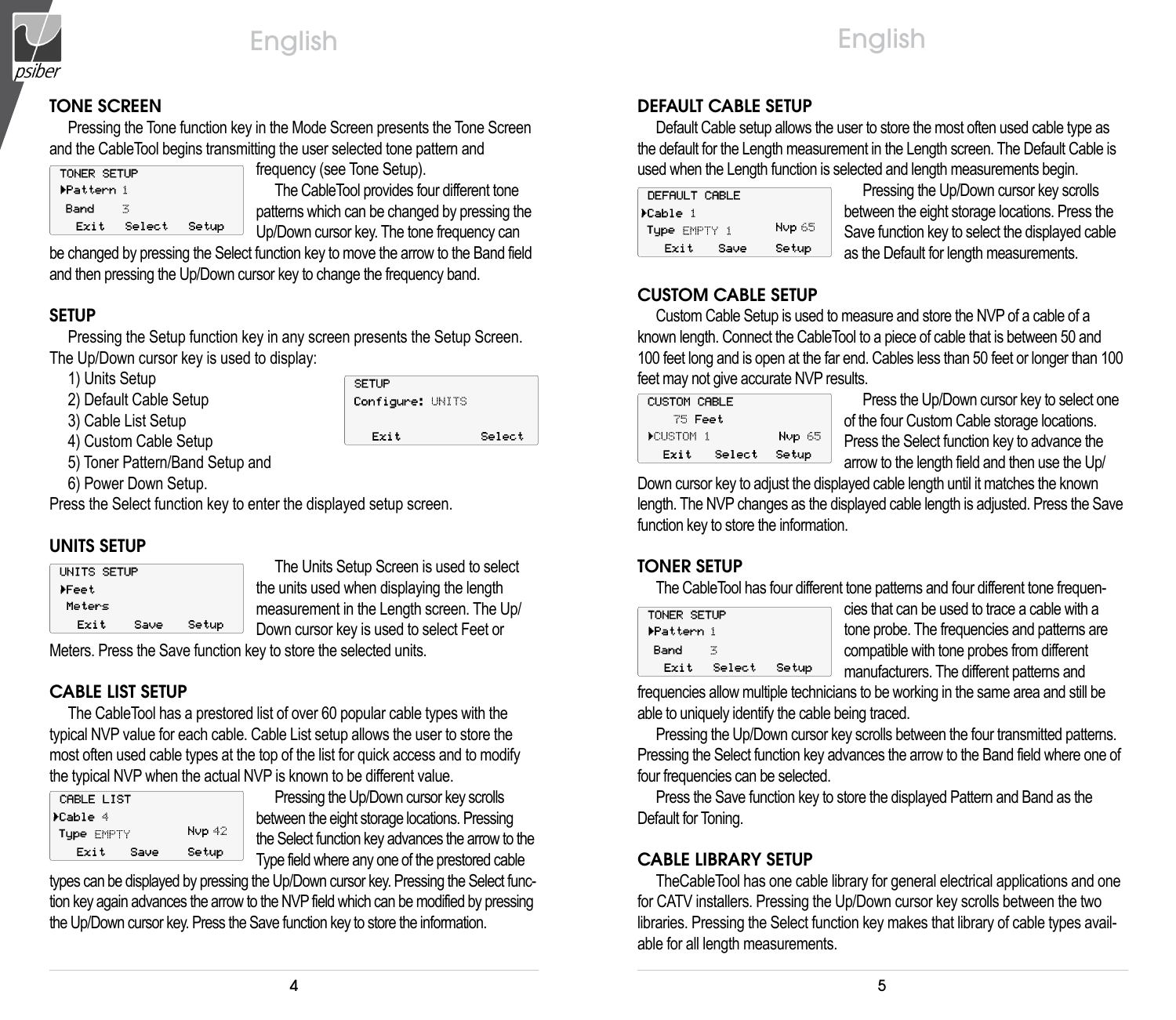

#### POWER DOWN SETUP

| POWER DOWN | Time: 5 MTN. |       |  |
|------------|--------------|-------|--|
| Exit       | Saue         | Setup |  |
|            |              |       |  |

The CableTool will automatically turn off after the time selected in the Power Down Setup screen. Settings available are five minutes, fifteen minutes, thirty minutes and on (must be

turned off manually). Press the Save function key to store the selected setting.

### POWER

**Duration –** The CableTool will typically provide 10-12 hours of operation from a set of four AA alkaline batteries.

**Auto Power Down –** The CableTool will automatically turn off after the time selected in the Power Down Setup screen or will run continuously until manually turned off when "ON" is selected for Power Down.

**Low Battery –** When the batteries are below the level required for the CableTool to operate properly, a "LO BATT" message appears in the upper right hand corner of the display.

### SAFETY

Always disconnect the test leads from any cable before opening the battery compartment cover.

#### UNDERSTANDING NVP

The CableTool makes a very precise measurement of the time it takes for an electrical signal to travel down a cable, hit a short or open and travel back to the unit. The time is converted into length based on the speed that the electrical signal travels along the cable being tested. Different cables have different electrical properties and the speed that the electrical signal travels will vary based on the NVP of the cable.

NVP (Nominal Velocity of Propagation) is the relative speed that an electrical signal will travel through a media. A vacuum is a perfect media with an NVP of 100. All cables have an NVP less than 100 and typically in the range of 50 to 80. Using the most accurate NVP available will provide the most accurate length measurements.

The NVP for electrical service cables (such as Romex, BX, UF-B) varies significantly between manufacturers and even between production lots from the same manufacturer. Data cables have special manufacturing processes that produce fairly consistent NVP values. The NVP of a cable can also be different if it is wound on a spool or laying flat (installed). Data cables have the least variation between wound and flat and some coaxial cables show significant variation.

NVP is specified for many types of cable and may be printed on the cable spool or box. Contacting the manufacturer or checking their website can also be a good source of accurate NVP information. Using the Custom Cable Setup to determine the NVP of a known cable length provides accurate results. The NVP values prestored in the CableTool provide typical values for cable types from all manufacturers.

English

# CABLE TYPE LIST ABBREVIATIONS

The prestored Cable Type List uses the following abbreviations: NM – Non-Metallic (Romex) BX – Aluminum Armored Cable with Aluminum Ground MC – Aluminum Armored Cable with Copper Ground HC – Aluminum Armored Cable for Health Care Applications UF – Underground Feeder (Direct Burial Cable) SOOW – 600V Rubber Jacketed Portable Cord EXTEN – Outdoor Extension Cable (Typically Orange Color) W/G – With Ground Wire ZIP – Lamp Cord THHN xCDT – THHN Wire in Conduit CAT – Category PLNM – Plenum Grade UTP – Unshielded Twisted Pair STP – Shielded Twisted Pair COAX – Coaxial Cable SPKR – Speaker Wire TEL – Telephone Twisted Pair PIC – Plastic Insulated Conductor (Aerial TelephoneCable) THERM – Thermostat Wire

### APPLICATIONS

**Installation –** Measure the length of a cable remaining on a spool or in a box prior to pulling a new run.

**Trouble Calls –** Identify the type of fault in a cable (short or open) and the location by measuring the distance to the fault.

**Moves, Adds and Changes –** Verify cable lengths are less than the maximum 100 meters allowed prior to connecting computers or network equipment.

**Job Costing** – Measure the actual length of cables being replaced or upgraded. **Cabling Management –** Identify a wire pair on a punchdown block by locating the transmitted tone.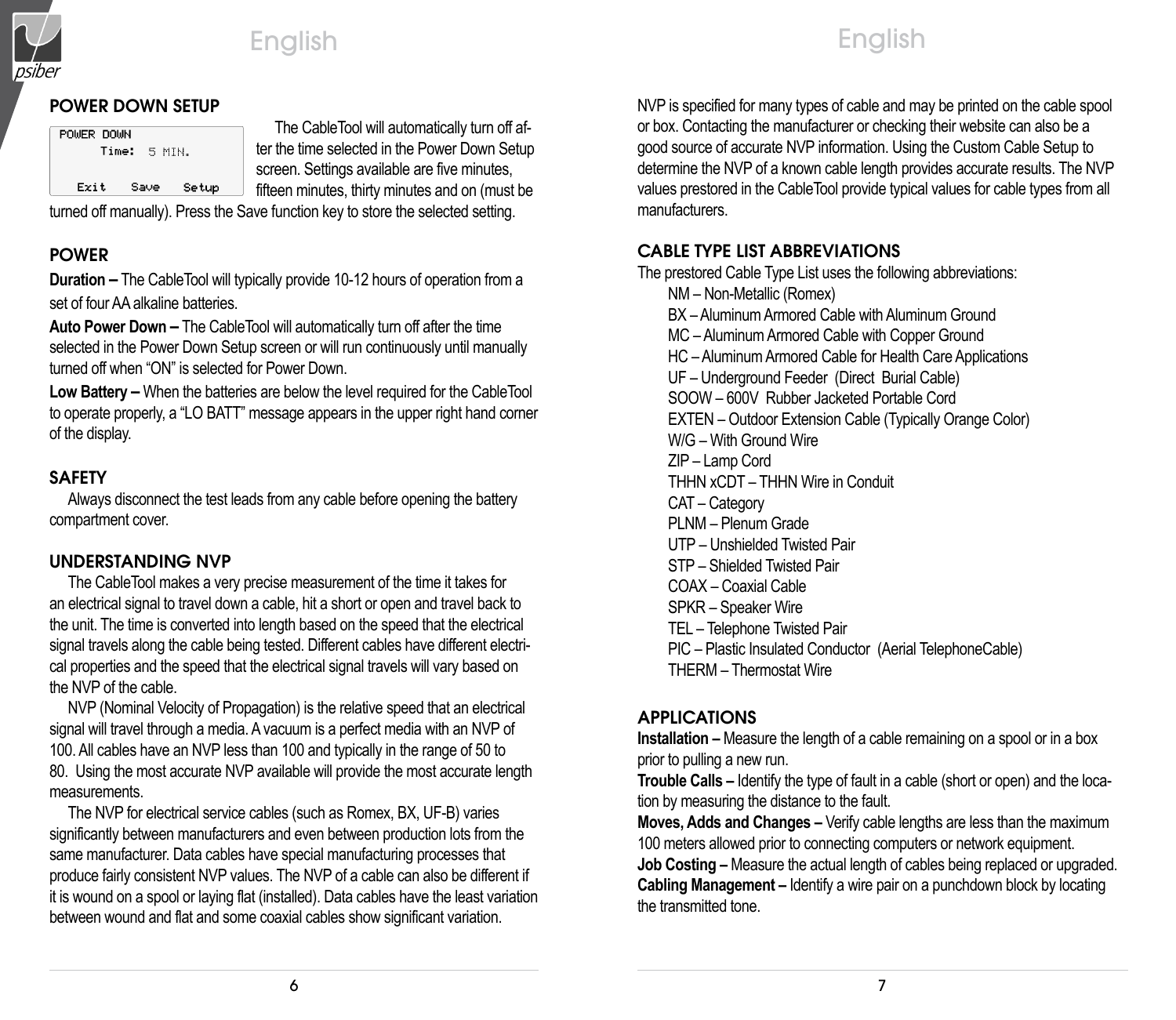

#### WaRRantY

Psiber Data warrants that the product shall be free from defects in parts or workmanship for a period of 12 months from the date of purchase if used in accordance with Psiber Data operating specifications.

THIS IS THE ONLY WARRANTY MADE BY Psiber Data AND IS EXPRESSLY MADE IN LIEU OF ALL OTHER WARRAN-TIES EXPRESSED OR IMPLIED, INCLUDING BUT NOT LIMITED TO ANY IMPLIED WARRANTIES OF MERCHANTABI-LITY OR FITNESS FOR ANY PARTICULAR PURPOSE.

Should any parts or workmanship prove defective, Psiber Data will repair or replace at Psiber Data' option, at no cost to the Buyer except for shipping costs from the Buyer's location to Psiber Data. This is Buyer's SOLE AND EXCLUSIVE REMEDY under this Agreement. This warranty does not apply to products which have been subject to neglect, accident or improper use, or to units which have been altered or repaired by other than an authorized repair facility.

#### For US-Customers:

Return of Equipment – To return a product to Psiber Data Systems Inc., first obtain a Return Authorization number from our Customer Service by calling +1 619-287-9970. The RA# must be clearly marked on the shipping label, or the package will not be accepted by Psiber Data Systems Inc. See sample label below.

**To: Psiber Data Sytems Inc. 7075-K Mission Gorge Road San Diego, CA 92120**

#### **RA# XXXXXXXX**

Copyright 2009 Psiber Data. All rights reserved. CableTool, psiber and the Psiber logo are trademarks of Psiber Data.

#### LIEFERUMFANG

- CableTool Multifunktionaler Kabeltester 4 AA Alkali Batterien
- 
- 
- $\bullet$  1 Bananenstecker auf BNC- Buchse
- Benutzerhandbuch<br>• 1 BNC-Stecker auf "F"-Buchse
- 2 Testkabel mit Krokodilklemmen und Bananenstecker auf BNC Adapter

Deutsch

#### BATTERIE



Der CableTool arbeitet mit 4 AA Alkali Batterien. Entfernen Sie die Batterieabdeckung an der Geräterückseite und setzen Sie die Batterien wie auf dem Bild dargestellt ein. Die Polarität der Batterie ist im Batteriefach ersichtlich.

# **FINFÜHRUNG**

Der Cable Tool misst die Kabellänge elektrisch, indem er die Time Domain Reflektometer Technologie nützt. Die Messung mit dem CableTool beginnt damit, dass ein elektrischer Impuls in das angeschlossene Kabel gesendet wird. Der elektrische Impuls durchläuft das Kabel, bis er auf eine (Unterbrechung oder Kurzschluss) stößt, wird dort reflektiert und kehrt zum Kabeltester zurück. Der CableTool misst präzise die Zeit zwischen der Aussendung des Impulses und dem Empfang des reflektierten Signals. Die ermittelte Zeit wird mithilfe der NVP (Nominale Ausbreitungsgeschwindigkeit) des Kabels in die Entfernung zur Fehlerstelle umgerechnet.

Darüber hinaus zeigt der CableTool permanent die gemessene Spannung des getesteten Kabels an und verfügt zudem über vier verschiedene Tonfolgen und Tonfrequenzen, um ein Kabel mit einem Ortungsempfänger aufzufinden.

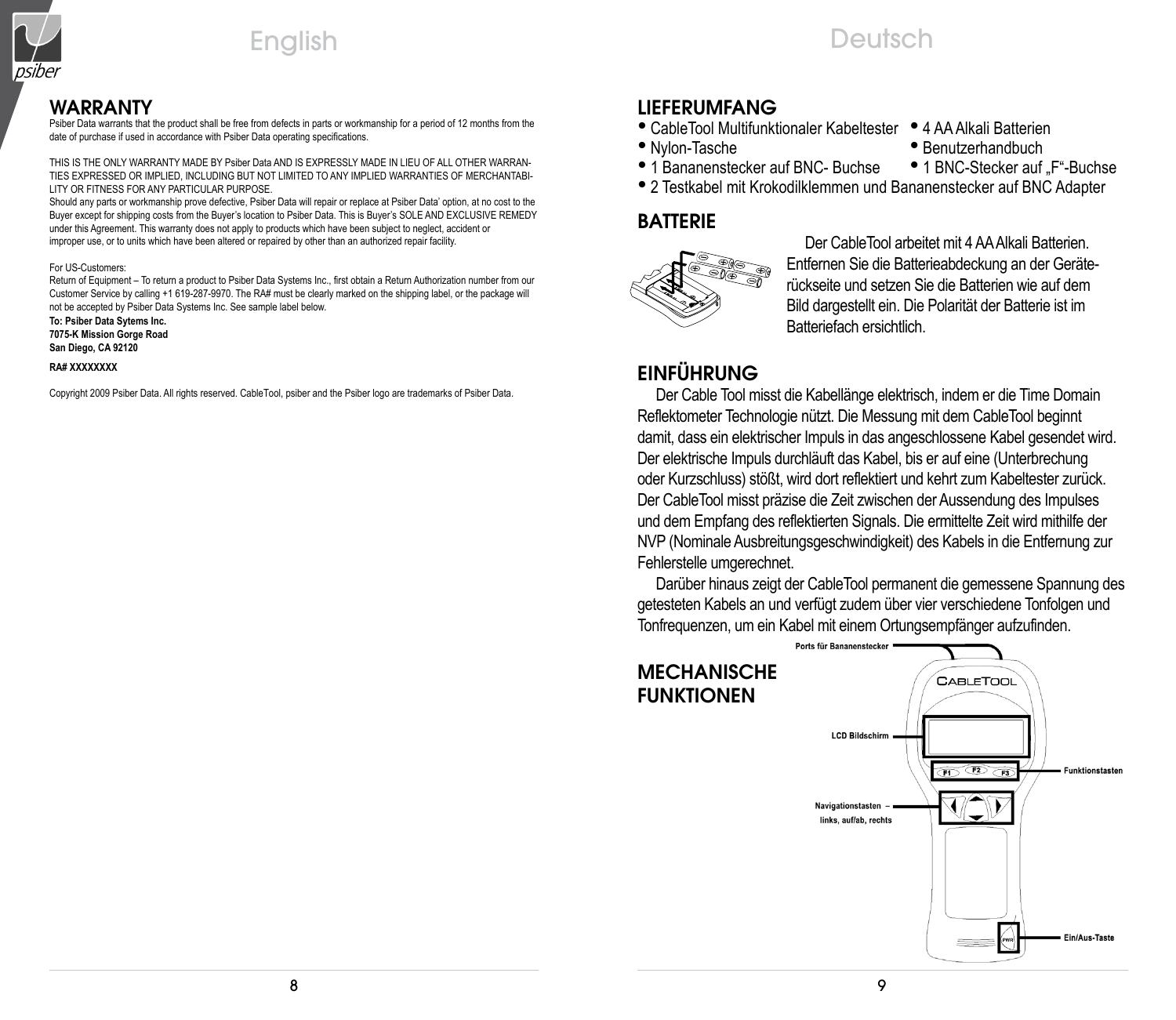

# Deutsch Deutsch

# BEDIENUNG

Schließen Sie die Testkabel an den CableTool an, indem Sie die Bananenstecker in die entsprechenden Buchsen am oberen Teil des Messgerätes stecken. Zum Einschalten des CableTool drücken Sie den "PWR" Knopf. Der Startbildschirm wird einige Sekunden lang eingeblendet, bevor das Menü Modus angezeigt wird. Klemmen Sie jeweils ein Testkabel an die beiden Adern des zu testenden Kabels.

# MENÜ MODE (Modus)

Sobald das Menü Modus auf dem Display erscheint, beginnt der CableTool mit der Spannungsmessung. Das angezeigte Messergebnis wird mehrere Male pro Sekunde aktualisiert. Liegen mehr als 6 - 8 Volt Spannung am Kabel an, führen Sie bitte keinen Längentest durch und senden auch kein Tonsignal, bis das Kabel spannungsfrei ist. Der CableTool verträgt eine Eingangsgleichspannung von bis zu 250 Vrms.

# MENÜ LENGTH (Länge)

Durch Drücken der Funktionstaste "Length" im Menü Modus wird das Menü

| MODE   | 0 Volts |
|--------|---------|
| Length | Tone    |

Länge aufgerufen. Der CableTool startet automatisch eine Entfernungsmessung zur Fehlerstelle (Unterbrechung oder Kurzschluss) unter Verwendung des eingestellten NVP-Wertes

des Kabels (siehe auch Default Cable Setup). Drücken Sie die Auf/Ab-Pfeiltasten, um eines der 8 benutzerdefinierten Kabel, der 4 Standard-Kabeltypen oder einen Kabeltyp aus der vorgespeicherten Liste auszuwählen und die Länge an die entsprechende NVP anzupassen. Die Längenmessung wird ständig aktualisiert.

Wenn bekannt ist, dass die NVP eines Kabels von dem angezeigten Wert ab-

| <b>LENGTH</b>  | 0 Volts |               |
|----------------|---------|---------------|
| 257 Feet       |         | Open          |
| Flype CRT5 UTP |         | <b>Nup 68</b> |
| Exit           | Select  | Setup         |

weicht, kann dieser verändert werden, indem Sie durch Drücken der Funktionstaste "Select" den Pfeil in das Feld NVP versetzen und dann mit den Auf/Ab-Pfeiltasten die NVP anpassen.

Die NVP kann ebenso im Menü Konfiguration der Kabelliste modifiziert und gespeichert werden.

**EMPFEHLUNG:** Bevor Sie die Messung mit einer neuen Spule oder einer Kabelbox beginnen, deren Länge bekannt ist, machen Sie eine Längenmessung mit dem CableTool, um zu überprüfen, ob die vorgegebene NVP für diesen Kabeltyp

| LENGTH           | 0 Volts |        |  |
|------------------|---------|--------|--|
| 257 Feet<br>0pen |         |        |  |
| Tupe CRT5 UTP    |         | Myp 68 |  |
| Exit             | Select  | Setup  |  |
|                  |         |        |  |

die korrekte Länge anzeigt. Dies tun Sie, indem Sie einen Kabeltyp auswählen, der identisch oder ähnlich zu dem getesteten Kabeltyp ist. Dazu drücken Sie die Funktionstaste "Select"

und versetzen den Pfeil in das Feld NVP. Mit den Auf/Ab-Pfeiltasten scrollen Sie durch die Liste, bis die angezeigte Länge mit der bekannten Länge der Kabelbox oder Spule übereinstimmt. Die modifizierte NVP wird nur während der aktuellen Längenmessung verwendet. Verlassen Sie das Menü oder schalten Sie das Gerät aus, wird der NVP-Wert wieder auf den ursprünglichen Wert zurückgesetzt. Um den Kabeltyp mit dem angepassten NVP-Wert abzuspeichern, gehen Sie vor wie in "Konfiguration der Kabelliste" beschrieben. Die gespeicherte NVP ist ein typischer Wert. Wenn Sie die NVP auf den tatsächlich vorliegenden Wert abändern, wird das natürlich genauere Ergebnisse liefern. Siehe auch "Wie funktioniert NVP" für nähere Informationen.

# MENÜ TONE (Ton)

| TONER SETUP |        |       |  |  |
|-------------|--------|-------|--|--|
| ▶Pattern 1  |        |       |  |  |
| Band        | Ŧ,     |       |  |  |
| Exit        | Select | Setup |  |  |
|             |        |       |  |  |

Drücken Sie die Funktionstaste "Tone" im Menü Modus, um das Menü Ton aufzurufen. Der CableTool sendet nun ein Signal mit der vom Anwender eingestellten Tonfolge und

Frequenz in das angeschlossene Kabel (siehe auch Setup Tone). Der CableTool verfügt über 4 verschiedene Tonfolgen, unter denen Sie mit den Auf/Ab-Pfeiltasten wählen können. Die Tonfrequenz kann geändert werden, indem Sie die Funktionstaste "Select" drücken, um den Pfeil in das Feld Band (Frequenzband) zu versetzen, und dann mit den Auf/Ab-Pfeiltasten die gewünschte Frequenz auswählen.

# SETUP (Einstellung)

Drücken Sie die Funktionstaste "Setup" in einem beliebigen Menü und das Menü Setup wird aufgerufen. Mit den Auf/Ab-Pfeiltasten blättern Sie durch:

- 1) Units Setup (Einstellung der Maßeinheit)
- 2) Default Cable Setup (Konfiguration Standardkabel)

**SETUP** Configure: UNITS Select Exit

3) Cable List Setup (Konfiguration der Kabelliste)

4) Custom Cable Setup (Konfiguration benutzerdefinierter Kabel)

5) Toner Setup (Einstellung Tonfolge/-frequenz)

6) Power Down Setup (Einstellung automatische Abschaltung)

Drücken Sie die Funktionstaste "Select", um in das angezeigte Setup-Menü zu gelangen.

# UNITS SETUP (Einstellung der Maßeinheit)

| UNITS SETUP |      |       | Im Menü Units Setup können Sie die         |
|-------------|------|-------|--------------------------------------------|
| ⊁Feet       |      |       | Maßeinheit auswählen, die bei der Anzeige  |
| Meters      |      |       | der Längenmessung im Menü Length (Länge)   |
| Exit        | Save | Setup | verwendet wird. Mit den Auf/Ab-Pfeiltasten |
|             |      |       |                                            |

wählen Sie Meter oder Fuß als Maßeinheit aus. Mit der Funktionstaste "Save" speichern Sie Ihre Auswahl.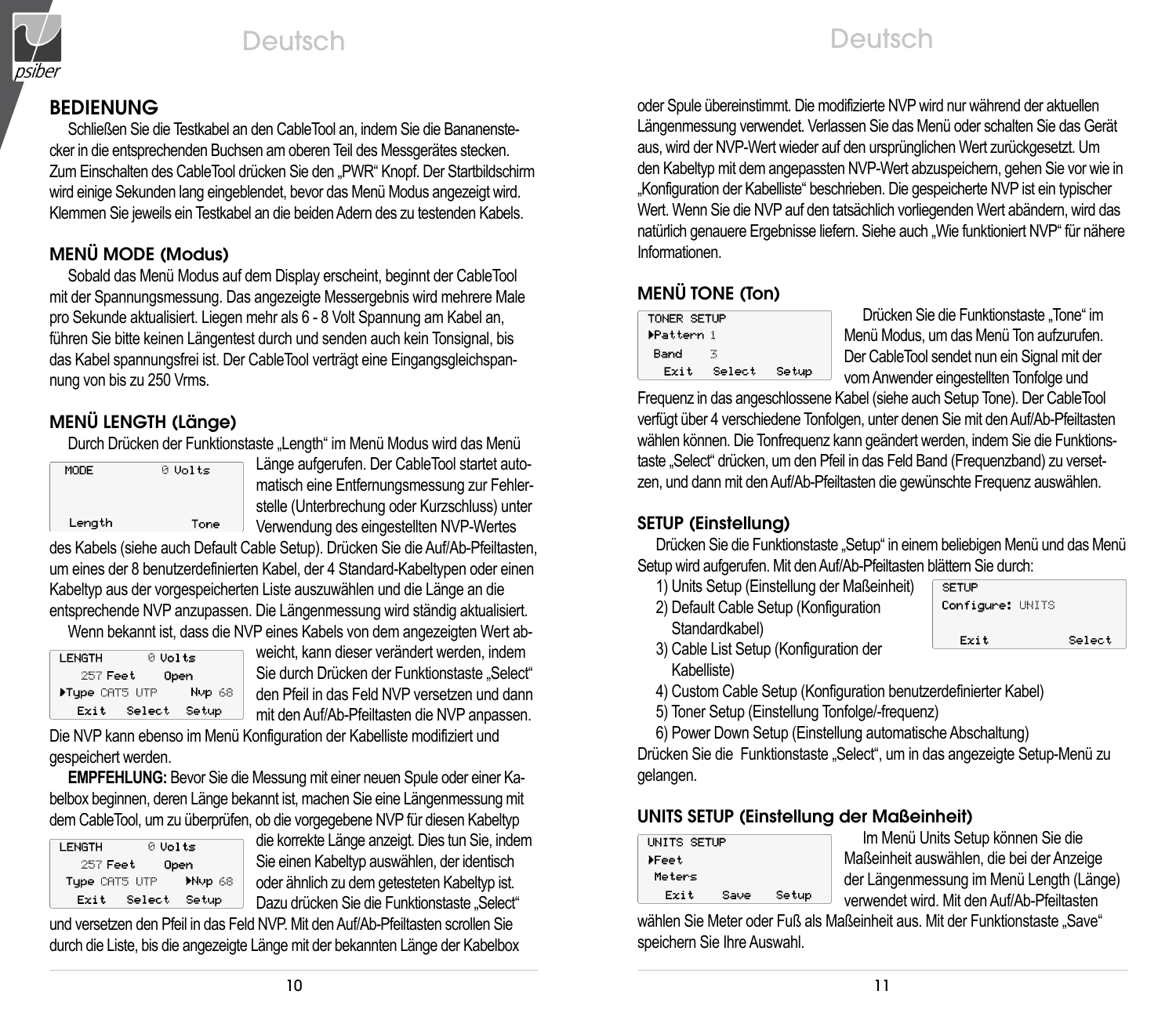

### CABLE LIST SETUP (Konfiguration der Kabelliste)

| CABLE LIST |      |        |  |  |
|------------|------|--------|--|--|
| >Cable 4   |      |        |  |  |
| Tupe EMPTY |      | Nup 42 |  |  |
| Exit       | Save | Setup  |  |  |

Der CableTool verfügt über eine Liste von mehr als 60 der meist verwendeten Kabeltypen mit dem typischen NVP-Wert für jedes Kabel. Die Konfiguration einer Kabelliste ermöglicht es

Ihnen, die am häufigsten genutzten Kabeltypen am Anfang der Liste zu speichern, um einen schnellen Zugriff zu haben und die typische NVP zu modifizieren, wenn bekannt ist, dass die NVP einen abweichenden Wert hat. Mit den Auf/Ab-Pfeiltasten wählen Sie zwischen 8 Speicherorten. Durch Drücken der Funktionstaste "Select" rückt der Pfeil in das Feld Type vor, wo mit den Auf/Ab-Pfeiltasten durch alle vorab gespeicherten Kabeltypen gescrollt werden kann. Mit der Funktionstaste "Select" können Sie den Wert entsprechend verändern. Drücken Sie "Save", um Ihre Eingabe zu speichern.

# DEFAULT CABLE SETUP (Konfiguration Standardkabel)

| DEFAULT CABLE |        |  |  |
|---------------|--------|--|--|
| >Cable i      |        |  |  |
| Tupe EMPTY 1  | Nup 65 |  |  |
| Exit<br>Save  | Setup  |  |  |

Hier ist es möglich, den am häufigsten verwendeten Kabeltyp als Standard für die Längenmessung im Menü Länge festzulegen. Dieses Standardkabel wird verwendet, wenn

die Funktion Länge ausgewählt wird. In dem Moment beginnt die Längenmessung. Mit den Auf/Ab-Pfeiltasten wählen Sie wieder zwischen den 8 voreingestellten Speicherplätzen und mit "Save" speichern Sie das angezeigte Kabel als Standard für die Längenmessung.

#### CUSTOM CABLE SETUP (Konfiguration benutzerdefiniertes Kabel)

| <b>CUSTOM CABLE</b> |        |        |
|---------------------|--------|--------|
| 75 Feet             |        |        |
| DCUSTOM 1           |        | Nup 65 |
| Exit                | Select | Setup  |

Die Konfiguration eines benutzerdefinierten Kabels dient dazu, die NVP eines Kabels mit bekannter Länge zu bestimmen und zu speichern. Verbinden Sie hierfür den CableTool mit

einem Kabel, das zwischen 15 und 30 Meter (50 und 100 Fuß) lang und an einem Ende offen ist. Bei Kabeln, die kürzer als 15 m bzw. länger als 30 m sind, wird unter Umständen ein verfälschter NVP-Wert angezeigt. Mit den Auf/Ab-Pfeiltasten

| TONER SETUP<br>▶Pattern 1 |        |       |
|---------------------------|--------|-------|
| Band                      | 3      |       |
| Exit                      | Select | Setup |

können Sie zwischen 4 Speicherorten wählen. Drücken Sie die Funktionstaste "Select", um den Pfeil in das Feld Length (Länge) zu versetzen. Mit den Auf/Ab-Pfeiltasten lässt sich die ange-

zeigte Kabellänge verändern, bis sie mit der bekannten Länge übereinstimmt. Die NVP ändert sich, wenn die Kabellänge angepasst wird. Drücken Sie "Save", um die Änderungen zu speichern.

### TONER SETUP (Einstellung Tonsignal)

Der CableTool verfügt über vier verschiedene Tonfrequenzen und vier verschiedene Tonfolgen, die benutzt werden können, um ein Kabel mit einem Ortungsempfänger (z.B. CT15 von Psiber) aufzufinden. Die Tonfolgen und -frequenzen sind kompatibel zu Ortungsempfängern verschiedener Hersteller. Die verschiedenen Tonfolgen und -frequenzen ermöglichen es, dass mehrere Technikern im gleichen Bereich arbeiten und dennoch in der Lage sind, das gesuchte Kabel genau zu identifizieren. Mit den Auf/Ab-Pfeiltasten wählen Sie zwischen den vier verfügbaren Tonfolgen. Drücken Sie die Funktionstaste "Select", um den Pfeil ins Feld Band (Frequenzband) zu versetzen, wo eine der vier Frequenzen ausgewählt werden kann. Mit der Funktionstaste "Save" speichern Sie die angezeigte Tonfolge und –frequenz als Standard.

#### SETUP CABLE LIBRARY (Konfiguration der Kabelbibliothek) Der CableTool hat jeweils eine Kabelbibliothek für allgemeine elektrische An-

|            |       |      |         | <b>DUI OUDIU IUUI IIUI JUNUIIU</b> |
|------------|-------|------|---------|------------------------------------|
| POWER DOWN |       |      |         |                                    |
|            | Time: |      | -5 MTN. |                                    |
| Exit       |       | Saue |         | Setup                              |
|            |       |      |         |                                    |

wendungen und eine für CATV Installateure. Mit den "Auf/Ab"-Pfeiltasten scrollen Sie zwischen den beiden Bibliotheken. Wenn Sie die Funktionstaste "Select" drücken, steht die Bibliothek

der Kabeltypen für alle Längenmessungen zur Verfügung.

#### POWER DOWN SETUP (Einstellung automatische Abschaltung)

Der CableTool schaltet sich automatisch nach Ablauf der Zeit ab, die im Power Down Setup eingestellt wurde. Zur Auswahl stehen die Intervalle 5, 15, 30 min und an (ON). Das Messgerät muss in diesem Fall manuell ausgeschaltet werden. Drücken Sie "Save", um die ausgewählte Einstellung zu speichern.

### STROMVERSORGUNG

**Betriebsdauer –** Die typische Betriebsdauer beträgt 10 bis 12 Stunden mit 4 AA Alkali Batterien.

**Automatische Abschaltung (Auto Power Down) –** Der CableTool schaltet sich automatisch nach der Zeit aus, die im Menü Power Down Setup gewählt wurde, bzw. bleibt eingeschaltet und muss manuell abgeschaltet werden, wenn im Menü Power Down "ON" ausgewählt wurde.

**Leere Batterien –** Reicht die Batteriekapazität nicht mehr aus, den CableTool einwandfrei zu betreiben, erscheint die Anzeige "LO BATT" in der rechten oberen Ecke des Bildschirms.

## **SICHERHEIT**

Klemmen Sie die Testkabel stets von allen Kabeln ab, bevor Sie das Batteriefach öffnen.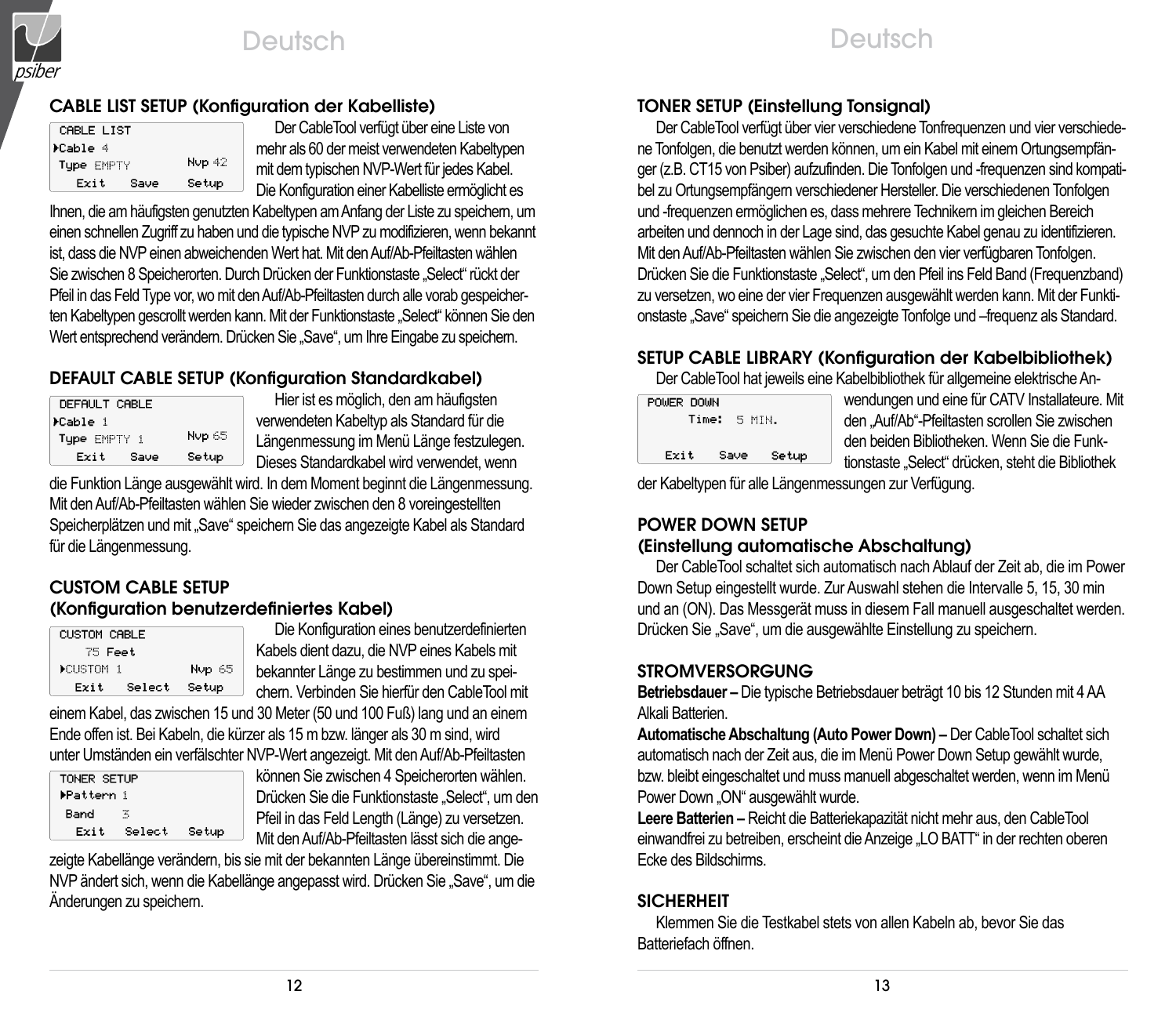



# Deutsch

#### Wie funktioniert NVP

## **(Normal Velocity of Propagation = nominale Ausbreitungsgeschwindigkeit)**

Der CableTool führt eine präzise Messung durch, wie lange ein elektrisches Signal benötigt, um ein Kabel zu durchlaufen, bis es auf einen Kurzschluss oder eine Unterbrechung trifft und wieder zurück zum Gerät gelangt. Die Zeit wird in ein Längenmaß umgewandelt, basierend auf der Geschwindigkeit, mit der das Signal das getestete Kabel durchläuft. Unterschiedliche Kabel besitzen auch unterschiedliche elektrische Eigenschaften. Dementsprechend ist ebenso die Signalgeschwindigkeit unterschiedlich, abhängig von der NVP des Kabels. Die NVP ist die relative Geschwindigkeit, mit der das Signal sich in einem Medium ausbreitet. Ein Vakuum ist das perfekte Medium mit einer NVP von 100. Kabel haben eine NVP von unter 100 und liegen typischerweise in einem Bereich zwischen 50 und 80. Indem man den genauesten verfügbaren NVP-Wert nimmt, werden die akuratesten Längenmessungen erzielt. Die NVP für elektrische Servicekabel (wie Romex, BX, UF•B) variiert erheblich zwischen den einzelnen Herstellern und sogar von Fertigungslos zu Fertigungslos des gleichen Herstellers. Datenkabel werden in einem speziellen Herstellungsverfahren gefertigt, das recht konstante NVP-Werte liefert. Die NVP eines Kabels kann auch variieren in Abhängigkeit davon, ob dieses auf eine Spule aufgewickelt ist oder bereits installiert (gerade verlegt) wurde. Datenkabel weisen die geringsten Unterschiede zwischen gewickeltem und installiertem Zustand auf, währenddessen einige Koax-Kabel ganz erhebliche Unterschiede aufweisen. Die NVP ist für viele Kabeltypen spezifiziert und wird oft auf der Kabelspule oder Box vermerkt. Kontaktieren Sie den Hersteller oder besuchen Sie dessen Homepage, um Auskunft über die genaue NVP zu erhalten. Im Menü Custom Cable Setup (Konfiguration benutzerdefiniertes Kabel) kann die NVP über eine bekannte Kabellänge genau bestimmt werden, um optimale Ergebnisse zu erzielen. Die im CableTool vorab gespeicherten NVP Werte sind typische Werte für die Kabeltypen aller Hersteller.

# LISTE DER ABKÜRZUNGEN BEI KABELTYPEN

Die gespeicherte Liste der Kabeltypen beinhaltet folgende Abkürzungen:

- NM Non-Metallic (Romex) nicht metallisch
- BX Aluminium Armored Cable with Aluminium Ground
- armiertes Aluminiumkabel, Masse Aluminium
- MC Aluminium Armored Cable with Copper Ground armiertes Aluminiumkabel, Masse Kupfer
- HC Aluminium Armored Cable for Health Care Applications
- armiertes Aluminiumkabel für Anwendung im Gesundheitswesen
- UF Underground Feeder (direkt im Erdboden verlegtes Speisekabel)
- SOOW 600V Rubber Jacketed Portable Cord
- 600 V transportables Kabel mit Gummiisolierung
- EXTEN Outdoor Extension Cable (normalerweise orangefarben)
- Verlängerungskabel für Außenbereich

W/G – With Ground Wire – mit Masseleiter ZIP– Lamp Cord - Lampendraht THHN xCDT – THHN Wire in Conduit – im Kabelkanal verlegter THHN-Draht CAT – Category - Kategorie PLNM – Plenum Grade - Plenumkabel UTP– Unshielded Twisted Pair - ungeschirmtes Twisted-Pair Kabel STP– Shielded Twisted Pair - ungeschirmtes Twisted-Pair Kabel COAX – Coaxial Cable - Koaxialkabel SPKR – Speaker Wire - Lautsprecherdraht TEL – Telephone Twisted Pair - Twisted-Pair Telefondraht PIC – Plastic Insulated Conductor – Draht mit Kunststoffisolierung (Antenne, Telefonkabel) THERM – Thermostat Wire - Thermostatdraht

### **ANWENDUNGEN**

**Installation –** Messen Sie vor der Installation die auf einer Spule oder Kabelbox vorhandene Kabellänge

**Fehlersuche –** Identifizieren Sie die Störung eines Kabels (Kurzschluss oder Unterbrechung) und lokalisieren Sie die Fehlerstelle, indem Sie die Entfernung zum Fehler messen.

**Moves, Adds, Changes (MAC) –** Uberprüfen Sie, ob die Kabellänge unter den max. erlaubten<br>100 m liegt, bevor Sie PC und Netzwerkgeräte anschließen

**Kosteneffizienz –** Messen Sie die tatsächlich vorhandene Kabellänge bei Austausch oder Upgrade. **Kabelmanagement –** Identifizieren Sie Adernpaare an einem Anschlussblock, indem Sie den übermittelten Ton lokalisieren

# GaRantIEERklÄRUnG

Psiber Data garantiert für einen Zeitraum von 12 Monaten ab Verkaufsdatum, dass das Produkt bei sachgemäßem Gebrauch in Übereinstimmung mit den Betriebsvorschriften frei von Material- und Verarbeitungsfehlern ist.

Diese ist die einzige Garantie, die Psiber Data gewährt, UND STEHT AUSDRÜCKLICH ANSTELLE ALLER ANDEREN AUSDRÜCKLICHEN ODER STILLSCHWEIGENDEN GARANTIEN, EINSCHLIESSLICH, ABER NICHT BESCHRÄNKT AUF ALLE STILLSCHWEIGENDEN GARANTIEN HINSICHTLICH DER MARKTGÄNGIGKEIT ODER EIGNUNG DES PRODUKTES FÜR EINEN BESTIMMTEN ZWECK.

Sollten sich Teile des Produktes oder die Ausführungsqualität als mangelhaft erweisen, wird Psiber Data nach eigenem Ermessen das Produkt für den Käufer kostenfrei reparieren oder ersetzen. Dieser trägt nur die Versandkosten vom Ort des Käufers an die Psiber Data Das ist der EINZIGE UND AUSSCHLIESSLICHE ERSATZANSPRUCH gemäß diesem Vertrag. Geräte, die durch Fahrlässigkeit, Unfall oder unsachgemäßen Gebrauch Schaden genommen haben, oder Geräte, die durch andere als einer autorisierten Reparaturwerkstatt verändert oder repariert wurden, sind von der Garantie ausgeschlossen.

Copyright 2009 Psiber Data. CableTool psiber und das Psiber Logo sind Warenzeichen der Psiber Data. Alle Rechte vorbehalten.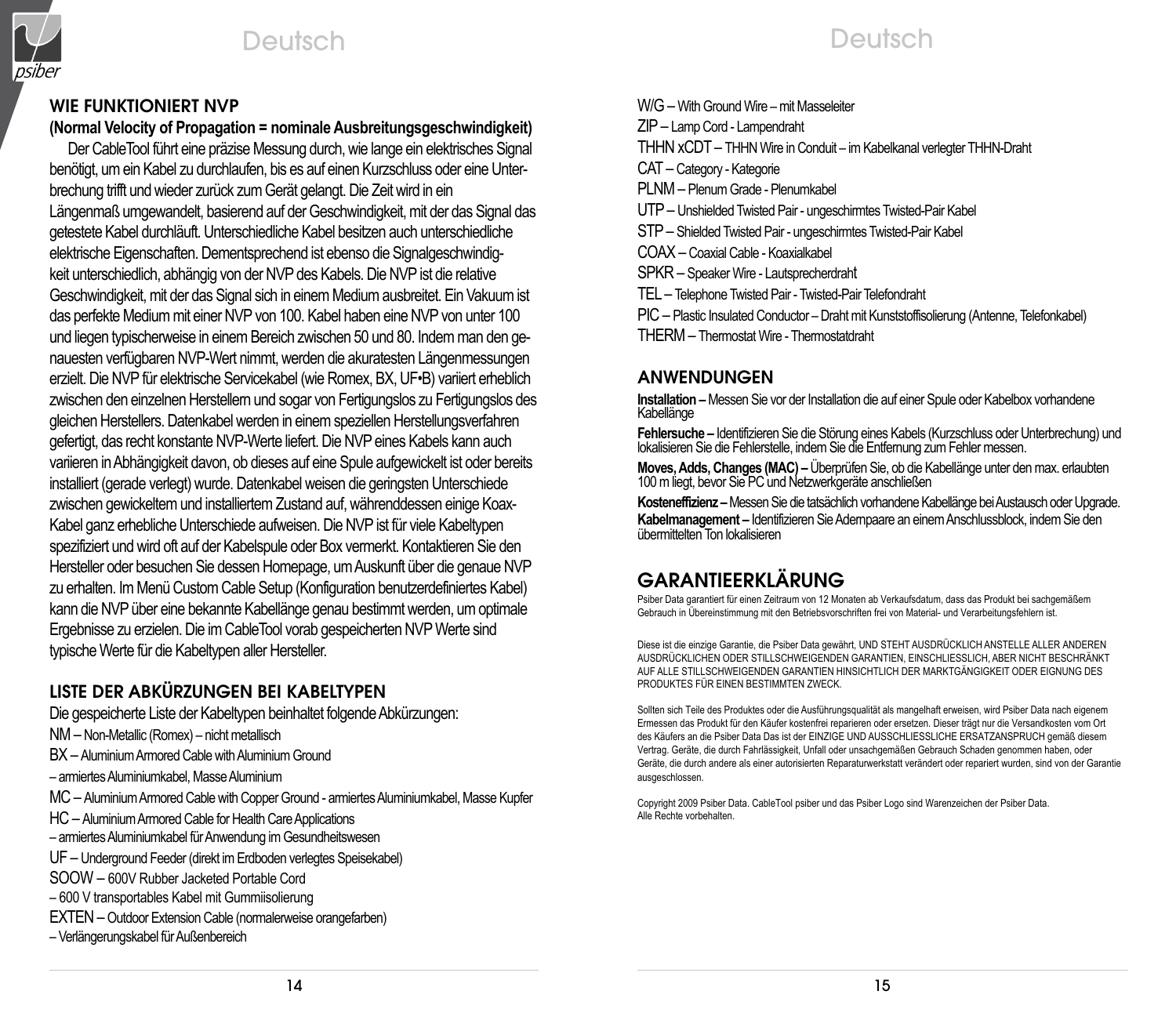

# Français Français

# CONTENU DU KIT

- CableTool Mésureur de câble multifonctionnel Sacoche de transport
- 2 conducteurs banane à pince crocodile 4 piles alcalines AA
- Fiche banane en adaptateur BNC Manuel d'utilisateur
- Adaptateur BNC en adaptateur F
- PILES



Le CableTool fonctionne avec 4 piles alcaline AA. Enlevez le couvercle situé au dos du testeur et insérez les piles dans le testeur en respectant la correcte polarité comme illustré. La polarité est imprimée dans le logement.

# INTRODUCTION

Le CableTool est un instrument multifonctionnel de mesure de câble et mesure de façon électrique la longueur d'un câble en utilisant la technologie de la réflectométrie temporelle. La mesure commence par la transmission d'une impulsion électrique dans le câble raccordé au CableTool. L'impulsion électrique se propage le long du câble jusqu'à ce que elle rencontre une discontinuité (un court-circuit ou circuit ouvert) et sera reflétée vers le testeur. Le CableTool mesure précisément le temps entre le lancement de l'impulsion et la réception de l'impulsion reflétée. La mesure du temps est convertie en distance en utilisant la NVP (Vitesse Nominale de Propagation) du câble.

De plus, le CableTool affiche en permanence des tensions présentes sur le câble testé. Quatre fréquences et séquences de tonalités différentes sont au choix pour tracer des câbles avec une sonde de tonalité.



# **OPERATION**

Raccordez les conducteurs de test au CableTool en insérant les fiches de sécurités bananes dans les prises bananes en haut du mesureur. Allumez le CableTool en appuyant sur la touche « PWR » (mise en marche). L'écran de démarrage s'affiche pour quelques secondes, suivi par l'écran Mode. Attachez un conducteur de test à chaque conducteur du câble testé.

# LE MENU MODE

Lorsque l'écran Mode s'affiche, le CableTool commence immédiatement à mesurer la tension et actualise le résultat plusieures fois par seconde. S'il y a plus de 6-8 V sur le câble, n'effectuez ni de test de longueur, ni transmettez de tonalité jusqu'à ce que le circuit soit mis hors tension. Le CableTool peut soutenir des tensions d'entrée continues de 250 V rms au maximum.

# LE MENU LENGTH (Longueur)

| MODE   | 0 Volts |
|--------|---------|
| Length | Tone    |

Par la pression sur la touche « Length » (longueur) dans le menu Mode l'écran Length s'affiche. Le CableTool commence automatiquement à mesurer la distance à l'erreur (circuit ouvert

ou court-circuit) en utilisant la NVP du câble par défaut (voir Default Cable Setup). Servez-vous des touches fléchées haut/bas pour faire votre choix parmi les huit types de câbles sélectionnés par l'utilisateur, les quatre types de câbles personnalisés ou choisissez un type de câble de la liste de câbles mémorisée. La longueur sera ajustée à la NVP correspondante. La mesure de longueur est actualisée en permanence.

| LENGTH           | 0 Volts |        |
|------------------|---------|--------|
| 257 Feet<br>Open |         |        |
| Flupe CATS UTP   |         | Nup 68 |
| Exit             | Select  | Setup  |
|                  |         |        |

Lorsqu'il est connu que la NVP d'un câble est différente à la NVP affichée, la NVP peut être modifiée en appuyant sur la touche « Select » jusqu'à la flèche passe au champ NVP.

Ensuite appuyez sur les touches fléchées haut/bas pour modifier la NVP. La NVP peut aussi être ajustée et mémorisée dans le menu Cable List Setup (Configuration de la liste de câbles).

| LENGTH        | 0 Volts |        |
|---------------|---------|--------|
| 257 Feet      |         | Open   |
| Type CRT5 UTP |         | Mup 68 |
| Exit          | Select  | Setup  |
|               |         |        |

**RECOMMENDATION:** Avant de commencer une mesure avec une nouvelle bobine ou boîte de câble d'une longueur connue, faîtes une mesure de longueur avec le CableTool pour vérifier.

si la NVP mémorisée pour ce type de câble donne la longueur correcte. Pour cela il faut choisir un type de câble identique ou similaire au type de câble testé. Appuyez sur la touche « Select » pour déplacer la flèche au champ NVP et appuyez sur les touches fléchées haut/bas jusqu'à la longueur affichée correspond à la longueur connue imprimée sur la bobine ou boîte de câble. La NVP ajustée ne sera utilisée que pendant l'exécution de cette mesure de longueur. Lorsque l'écran est quitté ou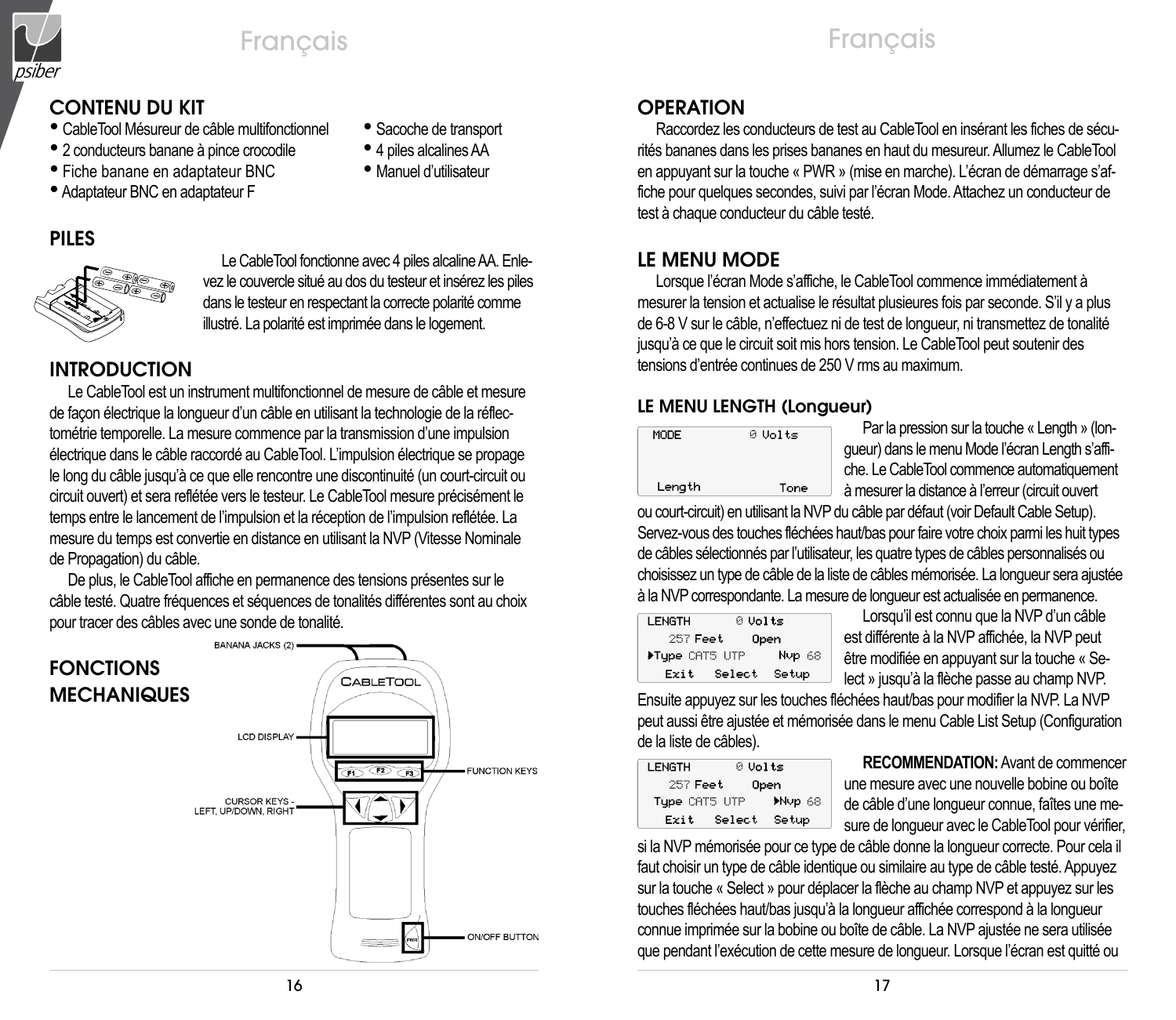

# Français Français

le testeur éteint, la NVP sera remise à la valeur d'origine. Pour enregistrer le type de câble avec la NVP modifiée voir « Cable List Setup ». La NVP préenregistrée est une valeur typique. Ajustez la NVP à la longueur actuelle pour obtenir des résultats plus précis. Voir aussi « Understanding NVP » (comprendre NVP) pour des plus amples informations.

# LE MENU TONE (Tonalité)

En appuyant sur la touche Tone dans le menu Mode l'écran Tonalité s'affiche et le CableTool commence à transmettre la tonalité de la fréquence et à la séquence

| TONER SETUP |        |       | sélectio |
|-------------|--------|-------|----------|
| ▶Pattern 1  |        |       | Le (     |
| Band        | 苦      |       | qui peu  |
| Exit        | Select | Setup | touche:  |

onnées par l'utilisateur (voir Tone Setup). CableTool offre quatre tonalités différentes vent être changées par la pression des s fléchées haut/bas. Pour changer la

fréquence de la tonalité appuyez sur la touche « Select » la flèche sera déplacer au champ Band (bande) et ensuite appuyez sur les touches fléchées haut/bas pour changer la bande de fréquence.

# SETUP (Configuration)

| <b>SETUP</b>     |        |  |
|------------------|--------|--|
| Configure: UNITS |        |  |
|                  |        |  |
| Exit             | Select |  |
|                  |        |  |

Avec une pression sur la touche « Setup » dans un menu quelconque l'écran Setup sera affiché.Servez-vous des touches fléchées haut/ bas pour afficher:

1) Units Setup (configuration du testeur)

2) Default Cable Setup (configuration de câble par défaut)

3) Cable List Setup (configuration de la liste de câbles)

4) Custom Cable Setup (configuration de câble personnalisé)

5) Toner Pattern/Band Setup (configuration de la séquence/fréquence de tonalité)

6) Power Down Setup (configuration de l'extinction)

Appuyez sur la touche « Select » pour passer à l'écran Setup sélectionné.

# UNITS SETUP (Configuration des unités)

| UNITS SETUP |      |       |
|-------------|------|-------|
| ⊁Feet       |      |       |
| Meters      |      |       |
| Exit        | Save | Setup |

Le menu Units Setup est utilisé pour sélectionner l'affichage de la longueur de câble mesurée dans le menu Length (longueur). Servez-vous des touches fléchées haut/bas

pour sélectionner pieds ou mètres. Appuyez sur la touche « Save » pour enregistrer l'unité sélectionnée.

# CABLE LIST SETUP (Configuration de la liste de câbles)

| CABLE LIST   |        |     |
|--------------|--------|-----|
| ≯Cable 4     |        | gis |
| Tupe EMPTY   | Nup 42 | plu |
| Exit<br>Save | Setup  | рo  |

Le CableTool contient une liste préenrestrée avec plus de 60 types de câbles les is répandus et les valeurs de NVP typiques ur chaque câble. Cable List Setup permet à

l'utilisateur d'enregistrer les types de câbles utilisés le plus souvent en haut de la liste pour avoir un accès rapide et de modifier la NVP typique, s'il est connu, que la valeur de la NVP actuelle est différente.

Servez-vous des touches fléchées haut/bas pour faire défiler les huit positions de mémoire. Appuyez sur la touche « Select » pour naviguer la flèche au champ Type, où chaque type de câble préenregistré peut être affiché en appuyant sur les touches fléchées haut/bas. Appuyez de nouveau sur la touche « Select « pour déplacer la flèche au champ « NVP », dont la valeur peut être éditée par la pression des touches fléchées haut/bas. Avec la touche « Save » vous enregistrez l'information.

# DEFAULT CABLE SETUP (Configuration de câble par défaut)

| DEFAULT CABLE |        | Default Cable Setup permet à l'utilisateur     |
|---------------|--------|------------------------------------------------|
| >Cable 1      |        | d'enregistrer le type de câble utilisé le plus |
| Tupe EMPTY 1  | Nup 65 | fréquemment comme le câble par défaut pour la  |
| Exit<br>Save  | Setup  | mesure de longueur dans le menu Length (Lon-   |

gueur). Le câble par défaut sera utilisé, lorsque la fonction Length est sélectionnée et les mesures de longueur commencent.

Appuyez sur les touches fléchées haut/bas pour faire défiler les huit positions de mémoire. Par la pression de la touche « Save » vous pouvez sélectionner le câble affiché comme câble par défaut pour les mesures de longueur.

# CUSTOM CABLE SETUP (Configuration de câble personnalisé)

Custom Cable Setup est utilisé pour mesurer et enregistrer la NVP d'un câble

| <b>CUSTOM CABLE</b> |        |        |
|---------------------|--------|--------|
| 75 Feet             |        |        |
| <b>CLISTOM 1</b>    |        | Nyp 65 |
| Exit                | Select | Setup  |
|                     |        |        |

d'une longueur connue. Raccordez le CableTool à un câble d'une longueur entre 50 et 100 pieds qui n'est pas terminé à l'autre extrémité. Des câbles de moins de 50 pieds ou plus longs que

100 pieds peuvent donner des résultats NVP imprécis.

Servez-vous des touches fléchées haut/bas pour sélectionner une de quatre positions de mémoire des câbles personnalisés. Utilisez la touche « Select » pour naviguer la flèche au champ Length (longueur). En appuyant sur les touches fléchées haut/bas vous ajustez la longueur de câble affichée à la longueur connue. La NVP change quand la longueur du câble affichée est ajustée. Avec la touche « Save » vous enregistrez l'information.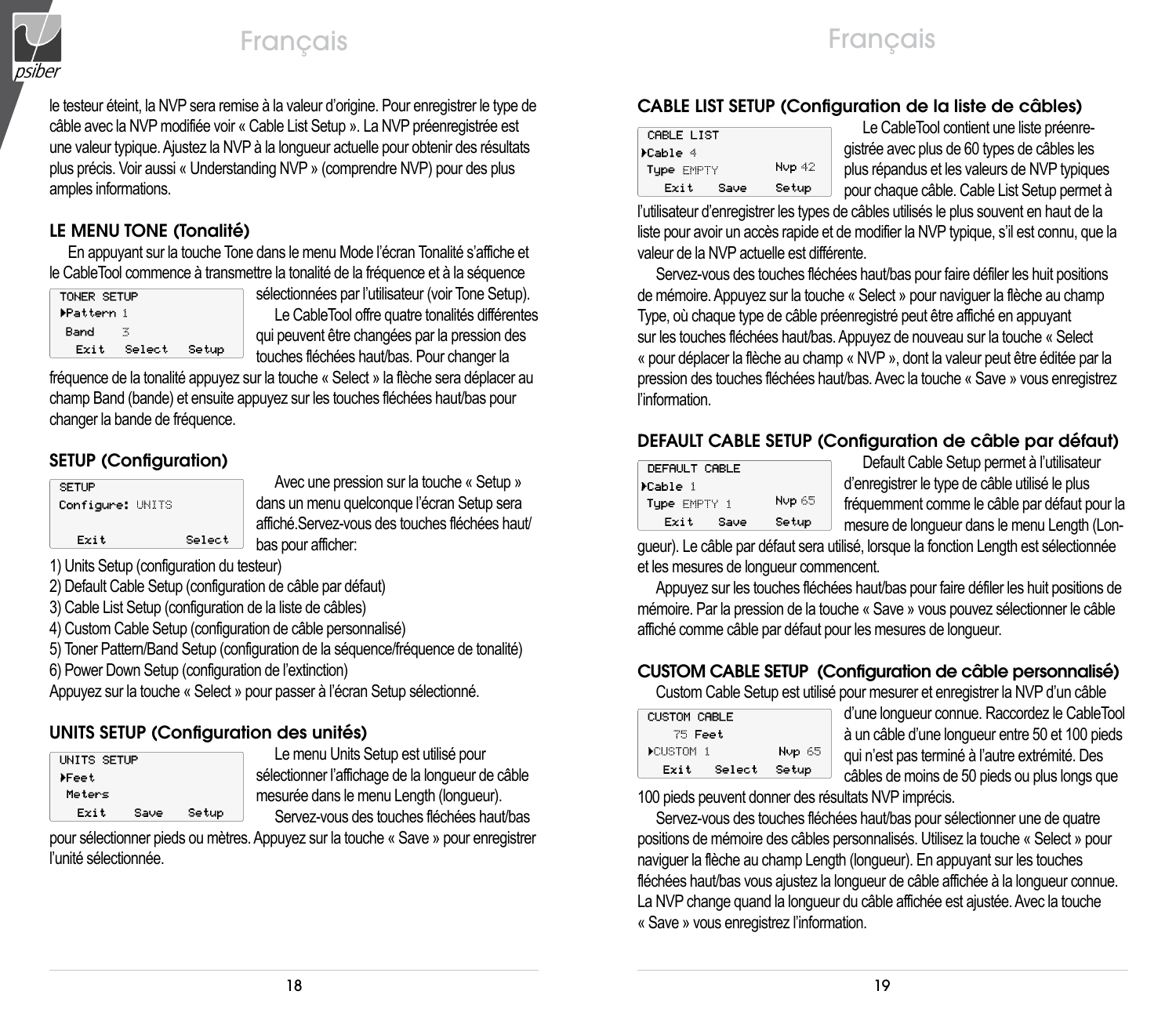

## TONER SETUP (Configuration de tonalités)

Le CableTool offre quatre séquences de tonalités différentes et quatre fréquences différentes à utiliser pour tracer un câble avec une sonde de tonalité.

| TONER SETUP |        |       |  |
|-------------|--------|-------|--|
| ▶Pattern 1  |        |       |  |
| Band        | ×,     |       |  |
| Exit        | Select | Setup |  |

Les fréquences et séquences sont compatibles avec des sondes de tonalité provenant de producteurs différents. Grâce aux multiples séquences et fréquences, il est possible que

plusieurs techniciens travaillent sur le même site et peuvent néanmoins uniquement identifier leur câble tracé.

Servez-vous des touches fléchées haut/bas pour faire défiler les quatre séquences transmises. Appuyez sur la touche « Select » pour naviguer la flèche au champ Band (bande) et sélectionnez une de quatre fréquences. Appuyez sur la touche « Save » pour enregistrer la séquence et bande affichées comme configuration par défaut pour l'émission de la tonalité.

# CABLE LIBRARY SETUP

### (Configuration de la bibliothèque de types de câbles)

Le CableTool contient une bibliothèque de câbles pour les applications générales électriques et une pour les installateurs CATV. Servez-vous des touches fléchées haut/bas pour faire défiler entre les deux bibliothèques. En appuyant sur la touche « Select » la bibliothèque de types de câbles sera mise à la disposition pour toutes les mesures de longueur.

#### POWER DOWN SETUP (Configuration de l'extinction)

| POWER DOWN<br>Time: 5 MTN. |      |       |  |
|----------------------------|------|-------|--|
| Exit                       | Saue | Setup |  |

Le CableTool s'éteindra automatiquement après le temps sélectionné dans le menu Power Down Setup. Les configurations au choix sont 5  $\rightarrow$  / 15/30 minutes et ON (allumé – il faut éteindre

le mesureur manuellement). Appuyez sur la touche « Save » pour enregistrer la configuration sélectionnée.

### ALIMENTATION

**Autonomie typiquement –** Le CableTool fournira typiquement 10-12 heures d'opération avec un jeu de 4 piles alcalines AA.

**Extinction automatique (auto power down) –** Le CableTool s'éteindra automatiquement après le temps sélectionné dans le menu Power Down Setup (configuration de l'extinction) ou opère en permanence jusqu'à l'extinction manuelle si « ON » est activé dans le menu Power Down.

**Piles faibles –** Quand les piles ont atteint un niveau trop faible pour un bon fonctionnement du CableTool, le message « LO BATT » s'affiche en haut au coin droit de l'écran.

### **SECURITE**

Toujours débranchez les conducteurs de test d'un câble quelconque avant d'enlever le couvercle du logement de pile.

### COMPRENDRE NVP

Le CableTool mesure très précisément le temps qu'un signal électrique requis pour se propager le long d'un câble, rencontrer un court-circuit ou circuit ouvert et retourner au testeur. Le temps est converti en longueur, basé sur la vitesse à laquelle le signal électrique se propage à travers le câble testé.

Des câbles différents ont des caractéristiques électriques différentes et la vitesse à laquelle le signal électrique se propage varie selon la vitesse nominale de propagation NVP du câble.

La NVP est la vitesse relative à laquelle un signal électrique se propage dans un médium. Un vacuum est un médium parfait ayant une NVP de 100. Tous les câbles ont une NVP qui est moins de 100 et qui range typiquement de 50 à 80. Utilisant la NVP la plus exacte disponible donnera la mesure de longueur la plus précise.

La NVP des câbles de service électrique (comme Romex, BX, UF-B) varie considérablement de producteur à producteur et même les lots de production du même producteur peuvent être différents. Des câbles de données ont subi des procédés spéciaux de fabrication et montrent des valeurs NVP relativement homogènes. La NVP d'un câble peut aussi varier en dépendance du fait si le câble est bobiné ou allongé (installé). Des câbles de données montrent la moindre variation entre les états bobiné et allongé. Par contre quelques câbles coaxiaux montrent une variation considérable. La NVP est spécifiée pour beaucoup de types de câbles et souvent imprimée sur la bobine ou boîte de câble.

De contacter le producteur ou de visiter son site Web peut aussi être une source fiable pour se procurer une information précise de la NVP. En utilisant le Custom Cable Setup (configuration de câbles personnalisés pour déterminer la NVP d'une longueur de câble connue donne des résultats corrects. Les valeurs de NVP préenregistrées dans le CableTool sont des valeurs typiques pour les types de câbles de tous les producteurs. De plus, Psiber Data Systems a mis à la disposition une liste de référence NVP détaillée sur notre site Web (www.psiber.com) qui est mise à jour régulièrement.